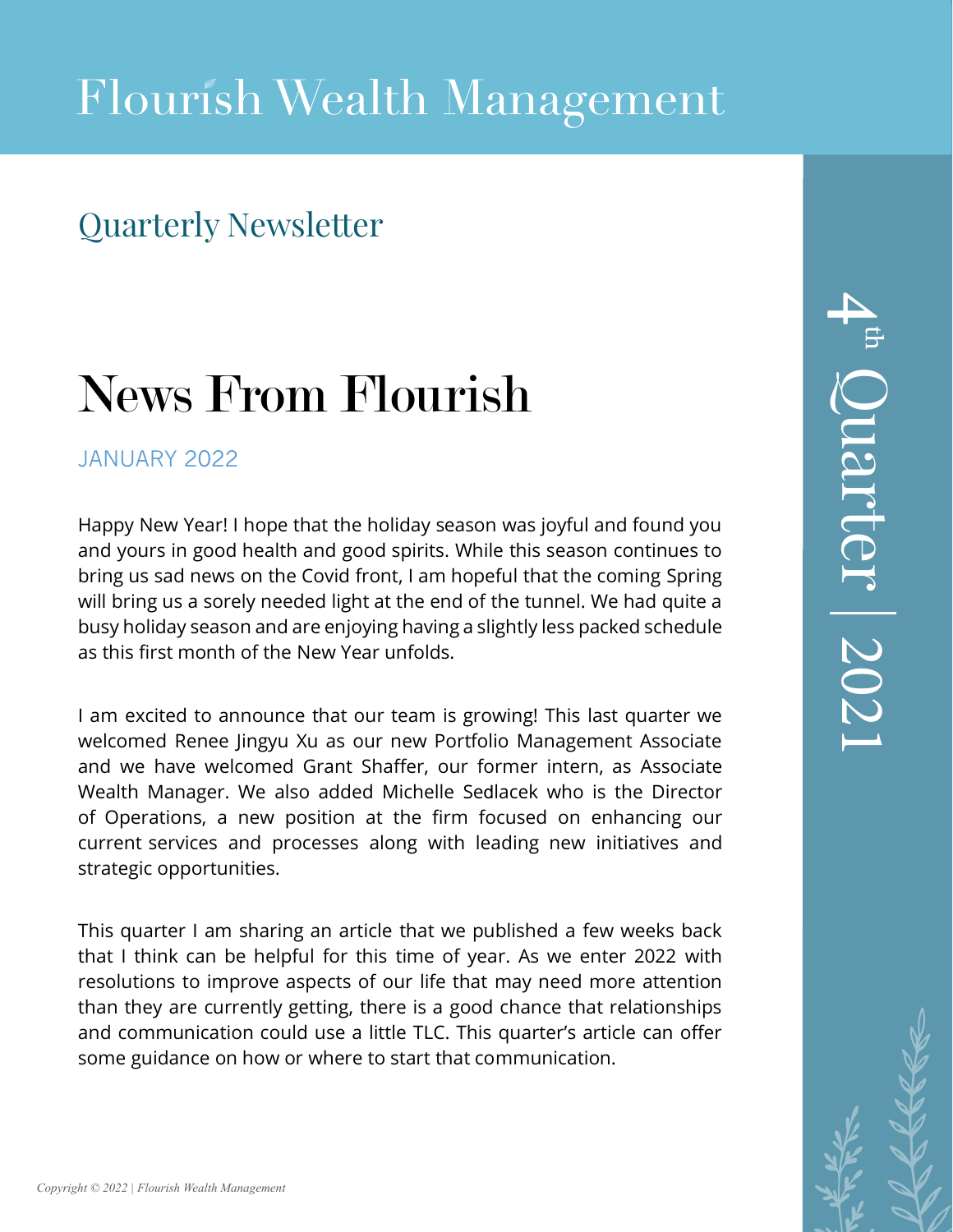### QUARTERLY ARTICLE

## Three Financial Conversation Starters to Improve Your Relationship in the New Year

Resolve to Level-Up Your Finances and Your Relationship in 2022



By: Kathy Longo, CFP®, CAP®, CDFA® President and Founder

Some of the most common New Year's resolutions focus on the topics of love and money. Why not combine the two this year and resolve to have important financial conversations with your spouse or partner in order to strengthen both your relationship *and* your finances?

These discussions aren't always easy, but they're always worthwhile. Commit to making this important financial resolution and check out the three conversation starters for you and your significant other listed below.

### Option #1: Make it About the Data

Statistically speaking, the American Psychological Association has collected data showing that 31% of adults say money causes conflict in their relationship. What's more, [36% of couples](https://www.itsovereasy.com/insights/causes-of-divorce) who chose to divorce cite money problems as the main reason for the split. These numbers are disheartening, and possibly reason enough to encourage you and your partner to communicate more openly about money. However, [Fidelity](https://www.fidelity.com/bin-public/060_www_fidelity_com/documents/about-fidelity/Fidelity-Couples-and-Money-Fact-Sheet-2021.pdf)  [Investment's 2021 Couples & Money Survey](https://www.fidelity.com/bin-public/060_www_fidelity_com/documents/about-fidelity/Fidelity-Couples-and-Money-Fact-Sheet-2021.pdf) also showed that couples who make decisions about their finances together experience positive benefits.

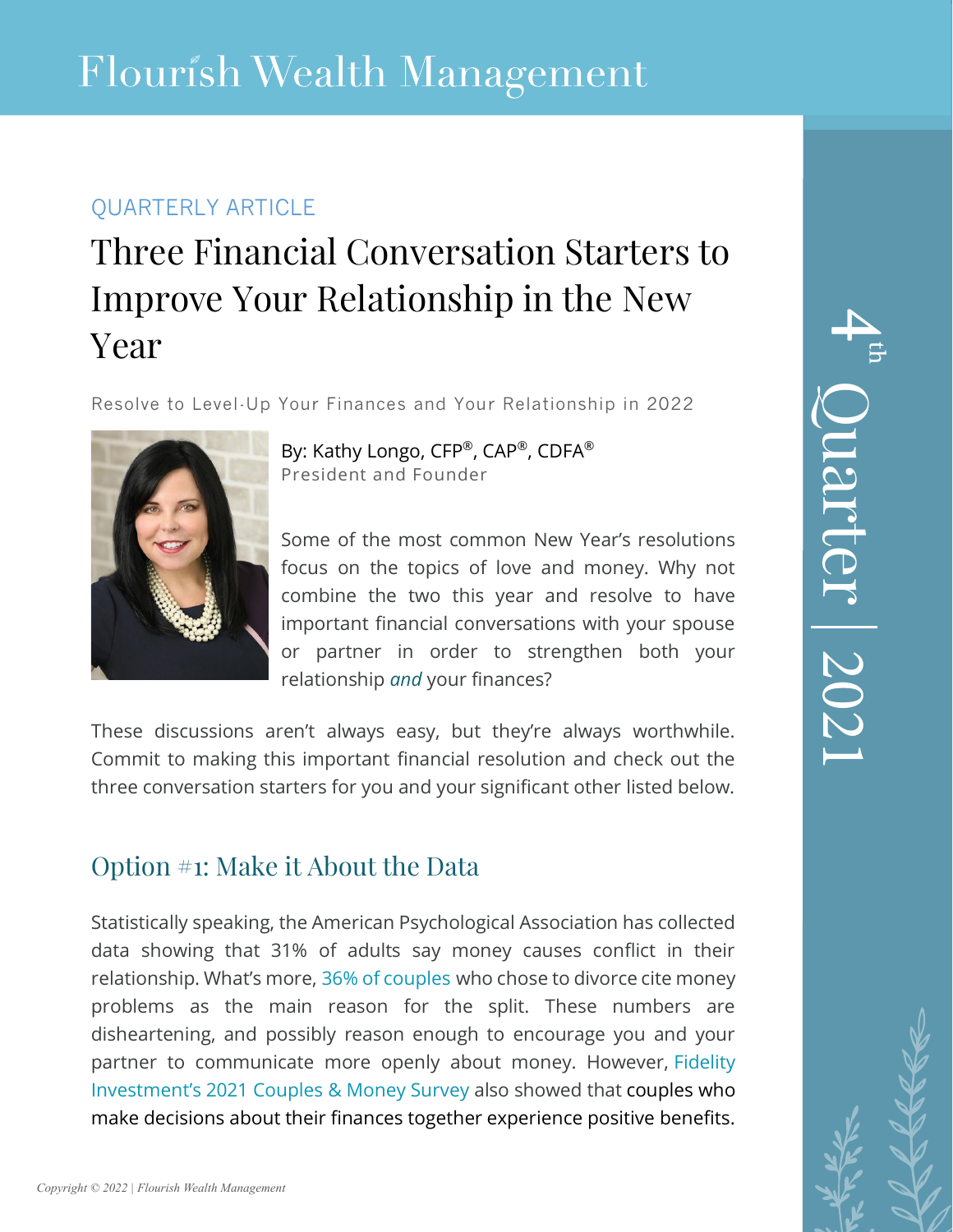So, if you want to avoid becoming one of the negative statistics – and find yourself among the positive ones instead – tell your spouse or partner about this data.

Use these numbers as an opening to have a serious, honest conversation about how money might be affecting your relationship. Here are a few examples for talking points:

- How does your current money situation, whatever it may be, make you feel?
- What do you like and dislike about your partner's approach to money?
- How would you both like to improve your money partnership?

These talking points probably require a bit of forethought, so it may be best to schedule a time to have this conversation when you've both been able to prepare.

### Option #2: Discuss 'Big Picture' Plans

Financial conversations can feel dry and boring when they're all about monthly budgeting and cash flows. That's probably one reason why so many couples fail to discuss small daily money decisions, like whether to order dinner or how much to spend on a birthday gift for a family member. However, these seemingly insignificant decisions compound over time, meaning they have serious power to influence your quality of life and financial fitness in the future.

So, if you and your significant other dread "boring" money conversations, try to change your mindset by focusing on the big picture of your financial future together. Want that dream retirement? Great – now sit down and discuss the six pieces of your unique financial puzzle that are necessary to make your big dreams a reality: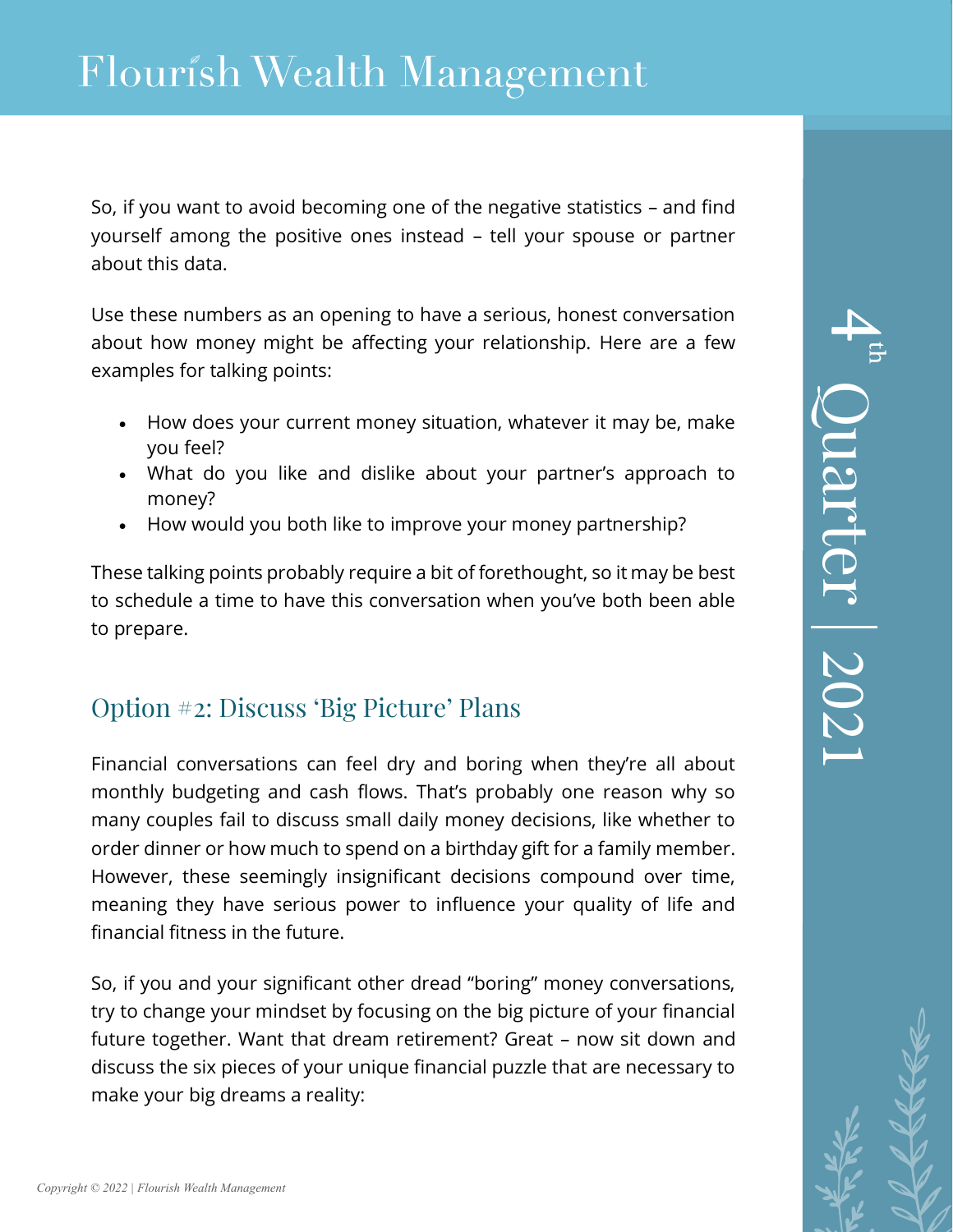- **Income** What are the key sources you have in place?
- **Expenses** What is essential and what is discretionary?
- **Investments** Do you have an asset allocation strategy in place to support your goals?
- **Insurance** Do you both have sufficient life insurance? What about disability or long-term care?
- **Debt** Do you mostly have 'good' debt like a mortgage or 'bad' debt like credit cards? What's your strategy to tackle it?
- **Other Financial Obligations** Do you have children, grandchildren, or other dependents to consider in your financial planning?

As you discuss these six pieces of your financial puzzle, consider which parts you share and which you have kept separate. Does your strategy still make sense? Do you both fully understand what you need to do with respect to savings or insurance to support your joint financial and life dreams?

This conversation can be a long one, but it doesn't have to take place all at once. If you feel yourselves getting lost in the details or having trouble focusing, take a step back and remind yourselves of what you're working toward. Maybe it's a vacation home in your favorite city. Maybe it's the ability to retire early and travel. Whatever your dreams are, let them lead you forward together and keep you both engaged in this important conversation.

### Option #3: Have a 'W' Conversation

When it comes to all aspects of your finances, including both short-term and long-term goals, do you both know what you're responsible for? Clarifying the 'who' and the 'what' of your joint financial strategy is important, especially because life changes all the time. Discuss the ownership of your household expenses. Delegate accountability over small and large goals. Reassess your savings strategy. In short, make sure that your joint and individual efforts are covering all the necessary bases.

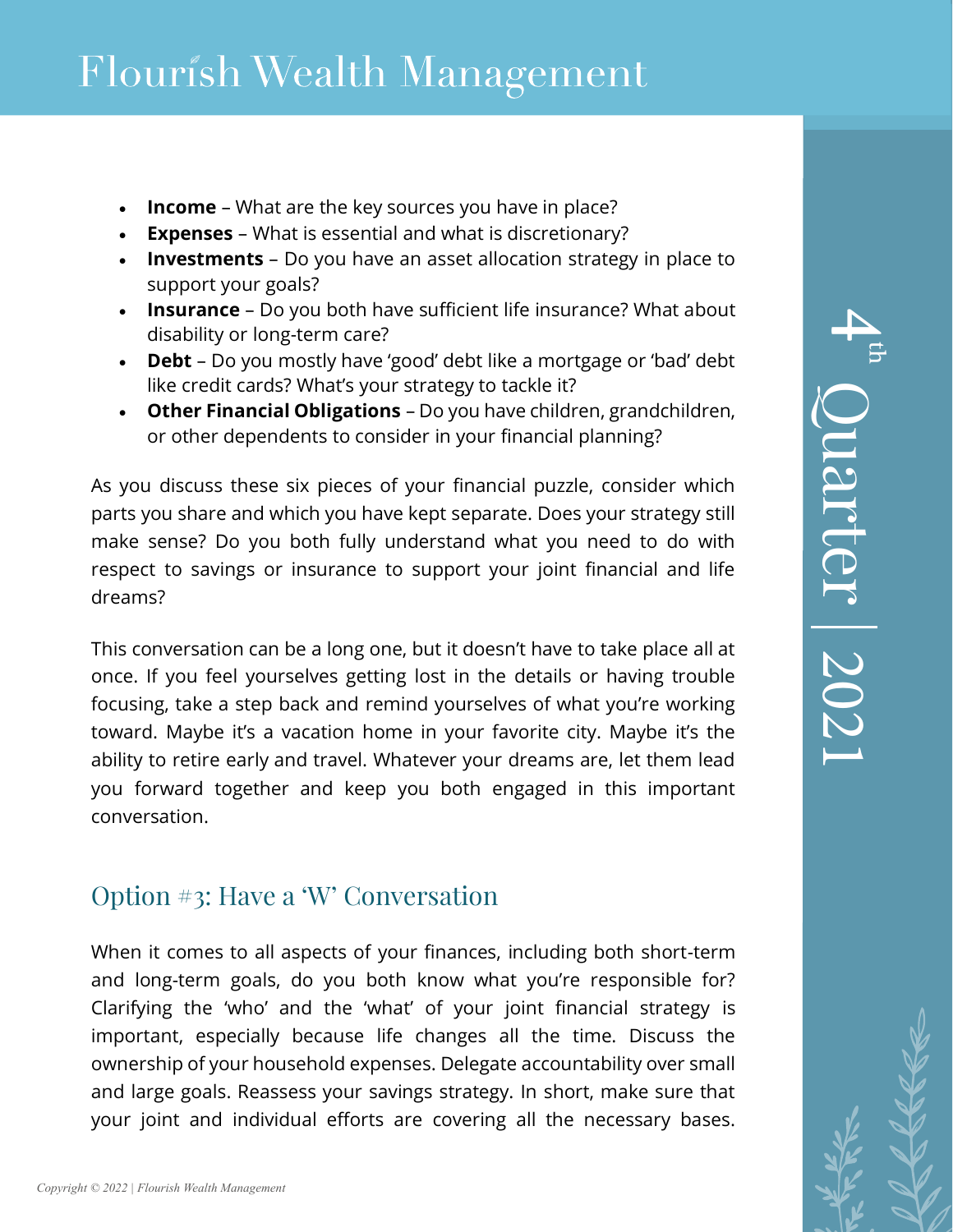## Flourish Wealth Management

Further, get clear on the 'where' by making sure you each have an understanding of the full picture. For example, one of you may be responsible for making monthly contributions to a [Roth IRA](https://www.investopedia.com/terms/r/rothira.asp) designed to support you in retirement, but you should both know where the account details are so you can log into the account and view your portfolio's performance.

If there are issues of trust or past irresponsibility around money in your relationship, the 'W' conversation is a good way to check in with one another to ensure you're both meeting your financial responsibilities. Frame the discussion as a way to ensure you're truly moving forward together as a team to accomplish your goals. Make it a point to celebrate your progress rather than just pointing out areas where improvement is needed.

### Final Thoughts on Resolving to Discuss Money as a Couple

Money is a complex topic and relationships can be complex, too. So, if the idea of having a financial discussion with your significant other fills you with anxiety or makes you feel vulnerable, remember all the benefits that await you once you start communicating more openly.

Couples who discuss finances together tend to have healthier finances *and* healthier relationships. Resolve to have the important money discussions with your spouse or partner in the New Year and watch both areas of your life flourish.

For more tips on having money discussions with your loved ones, check out my podcast, [Flourish Financially with Kathy Longo.](https://www.flourishwealthmanagement.com/resources/podcasts)

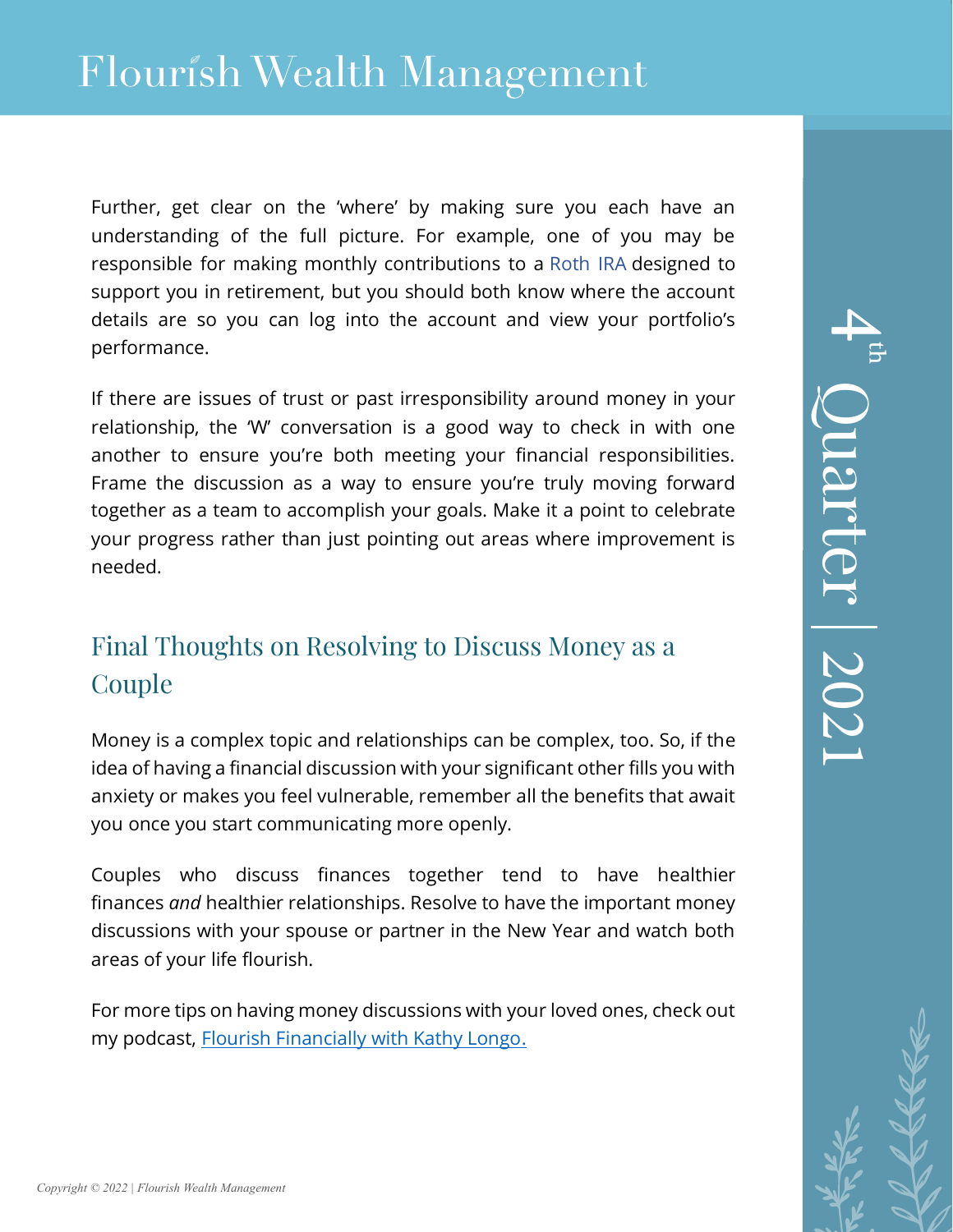## MARKET COMMENTARY

## 4<sup>th</sup> Quarter 2021



### **By: Jay E. Pluimer, AIF®, CIMA®**

#### Director of Investments

Headwinds including high inflation rates, increasing infection rates, and political stalemate were not enough to stop the stock market from posting solid returns to end the year. Fourth quarter returns favored US Large Caps which posted returns of over 28% for the year, significantly outperforming US Small Caps (15%)

and International Stocks (12%). The only stock market to lose money in 2021 was Emerging Markets which fell 2%. We continue to see strong economic fundamentals to support these returns as corporate earnings consistently exceeded expectations and consumer spending remained strong. Although US Large Caps have generated strong returns in 4 out of the last 5 years, there is still optimism for additional gains in 2022. It is harder to make a positive case for bonds in the current environment, however, especially after posting negative returns throughout the year.

We will be monitoring a few different themes in the first part of 2022. Inflation is grabbing a lot of headlines with rates of 6% and higher. The positive aspects of inflation are strong economic growth and rising wages, although higher prices can be a tough pill to swallow. We are seeing proactive steps by the Federal Reserve which has dropped any mention of inflation as "transitory" and will be raising interest rates throughout the year. There is also optimism that the supply chain issues caused by the pandemic will be resolved with increased vaccinations and lower hospitalization rates. Foreign markets should be in a good position for higher economic growth rates and strong relative performance after lagging US markets for most of the past decade. Although the consensus opinion is that the pandemic will moderate during the summer, COVID has proven to be more persistent and disruptive than expected multiple times